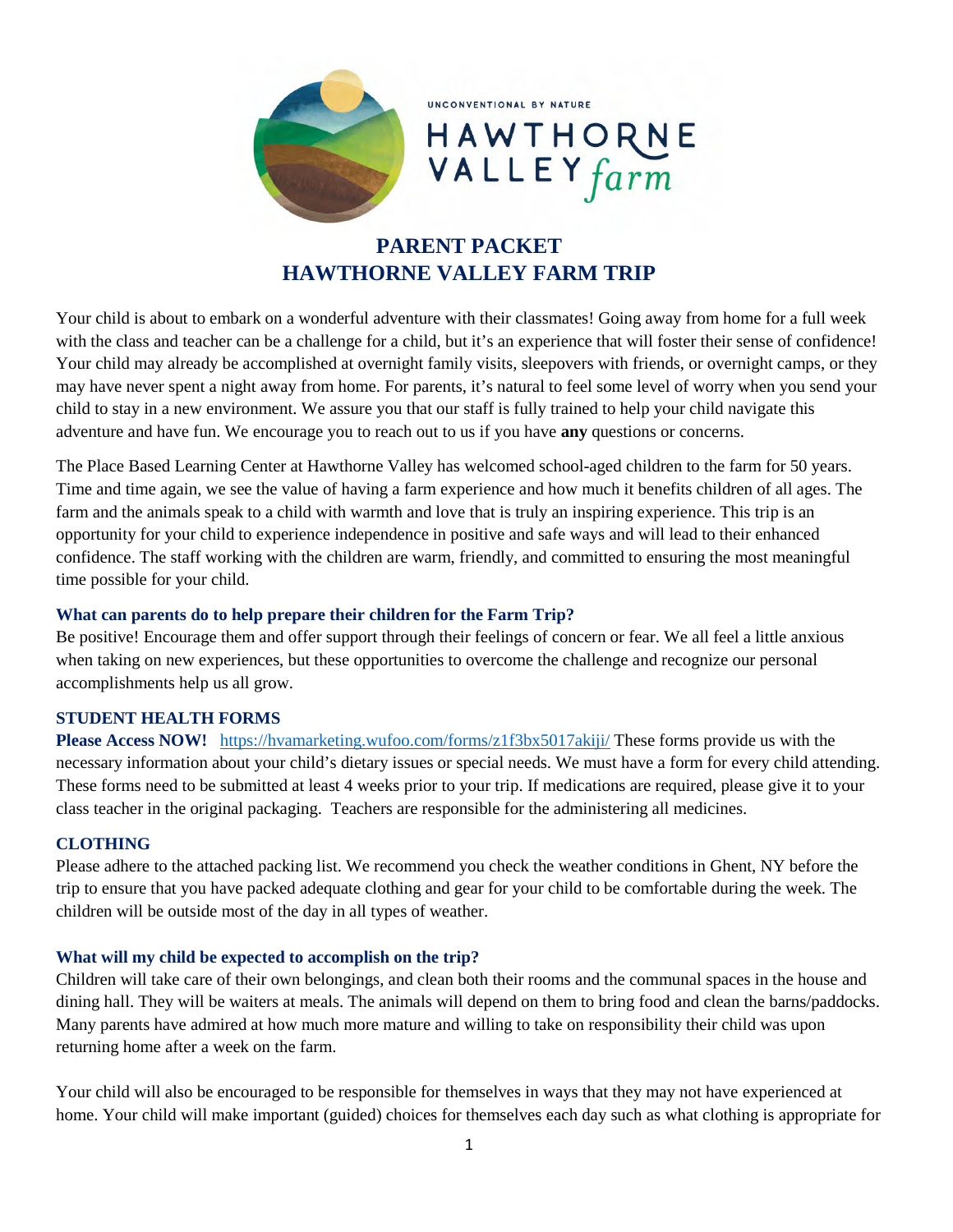their scheduled activity and the weather, how much food to serve themselves, and how to be timely, helpful, and collaborative. They will be encouraged to taste new dishes, push themselves through tasks that they may not have ever experienced, and do good work that they can be proud of.

#### **What challenges are most common during the trip?**

Homesickness does occur from time to time. We caution parents about putting surprise notes in suitcases. We've found that when children are first unpacking, it is a bit too soon to be reminded of home. You can send your child a letter to: Hawthorne Valley Farm – Main House, 327 County Route 21C, Ghent, NY 12075, Attn: Your child's name/school. Please make sure that all class parents agree on letter writing as it can be challenging for children if one child receives a letter, and another does not. It is our experience that phone calls home can make homesickness worse. We welcome you to call the teacher and staff to discuss whether it is a good idea to speak with your child. One good solution if a child needs to call parents is that he/she can call in the morning. This is soothing in the evening - the hardest time--and the morning often finds children too busy to want to call! If there is a morning phone call, it is a less emotional time, activities are happening, and your child will be anxious to get out with friends, so a totally different mood prevails. If you do find it necessary to speak to your child, be sure to stay light, supportive, and positive.

Another challenge on the trip can be bed wetting. This is not an unusual problem for younger students and is one that we handle with discretion and care. All of our mattresses are plastic covered. If your child uses disposable undergarments at home, please discretely send them – we will make sure that a private changing area is provided. If this won't work for your child, the teacher can remove the sleeping bag and pajamas when other students are out on an activity, wash, and dry them, and no one will ever know. Please assure your child that this is not an uncommon situation, and it can be worked with. It is always good to get a child up to use the bathroom late in the evening. Talk to your teacher about what works best for your child.

#### **FOOD**

Our meals are all organic and vegetarian. We serve seasonal fruits and vegetables, dairy products, and baked goods made right here on the farm. We eat family style in our large, sunny dining hall with set tables and enjoyable conversation. If your family does not dine at a table or take meals together, your child may find this challenging. We do not make custom dishes for children who don't wish to try new foods. Our meals have a wide array of options and sides – protein is found in plant-based sources as well as dairy and eggs from our hens. We encourage children to take a "farmer's taste" of new foods, and they generally like several items and most times will enjoy the whole meal. Part of the third-grade experience is to harvest and prepare the soup, bread, and butter for the evening meal, and this task develops the child's relationship to the farm and food which encourages tasting, and they often forget any apprehension with tasting and enjoying new foods. We are very watchful of children's eating patterns and try to step in with solutions if we feel a child isn't eating enough to meet their

#### *Sample Meals and Snacks*

**Breakfast:** Hot cereal with honey and raisins, fresh fruit, or applesauce, yogurt, toast with butter and jelly, milk, hot tea

**10 am Snack:** Popcorn and juice tea

Farm Lunch: Green salad with one of the farm's sauerkrauts, brown rice, stir fry vegetables with toasted sunflower seeds, marinated tofu, tamari

Variations: Polenta and roasted vegetables, pasta and vegetables, roasted potatoes with vegetables, chili and corn bread, bean burritos with salsa. A salad is served with all lunches.

**4 pm Snack:** Seasonal fresh fruit

**Supper:** Salad, Soup (freshly made from scratch by your students!), bread (usually baked by the students or from our farm bakery), cheese, hard boiled eggs, or almond butter.

needs. Our meals are planned with children in mind, and we have decades of experience creating child friendly menus. If you would like to experience farm meals in preparation for the trip, you can purchase a cookbook [online.](https://hawthornevalley.storebyweb.com/s/1000-1/i/INV-1000-101534?q=HV%20CHILDREN%27S%20COOKBOOK)

In most cases with advanced notice, we can accommodate vegan, nut-free *(we are a strict peanut free facility)*, gluten free, and many other medical dietary allergies but are not able to provide meals to order according to taste.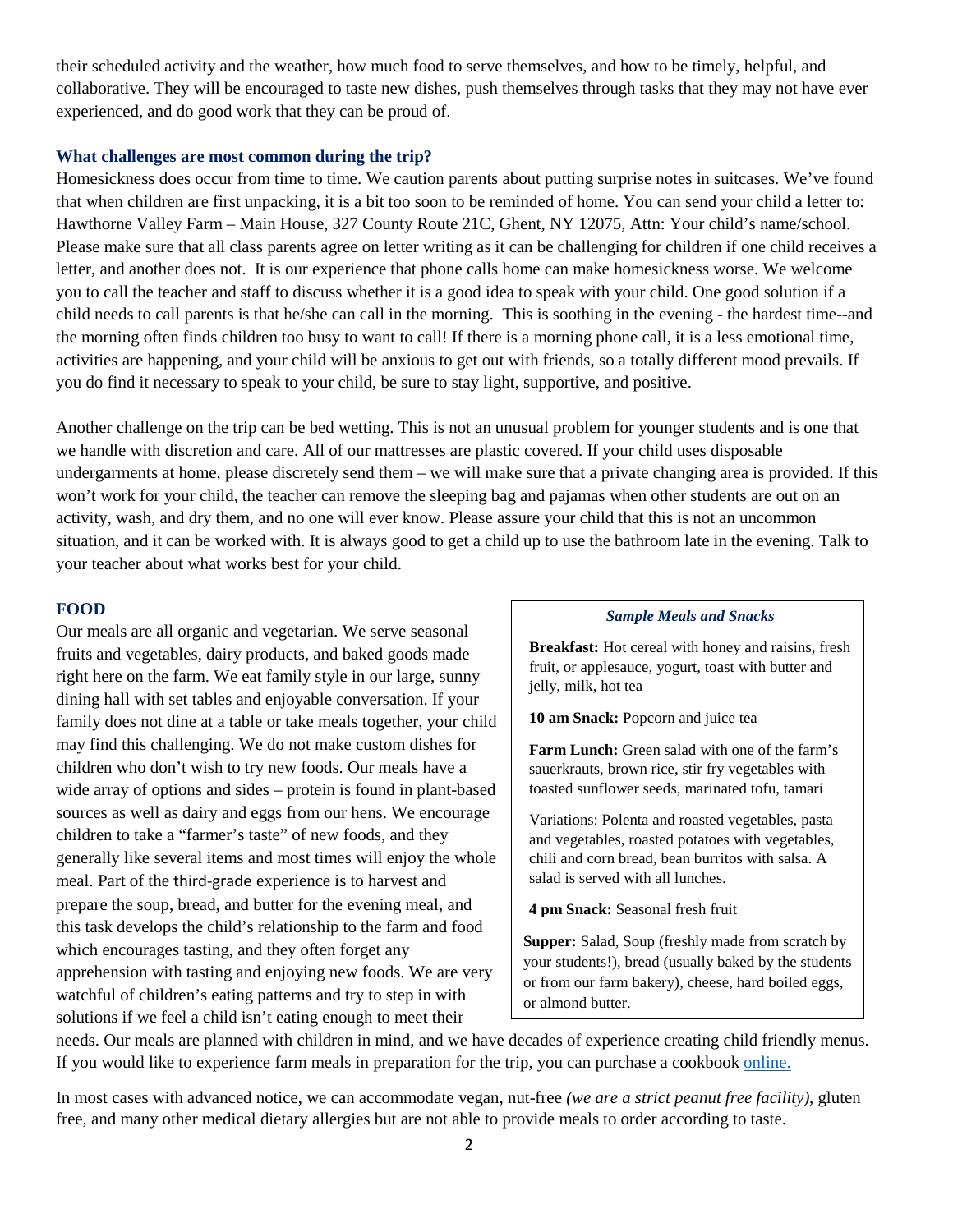Refined sugar is not available at meals. Sweeteners are honey, maple syrup, and unrefined sugar.

# **STAFF**

Classes have been visiting the farm for almost 50 years. Our staff have decades of experience in teaching children. Each fall and spring semester, young interns join us. These are people in their 20s or older, usually having graduated from college or taking some time off to do hands-on work. They are often education, biology, or environmental majors. They are carefully screened and trained by our full-time staff. The full-time staff and the interns, together with the class teacher, work with the children. Children are never without adult supervision. Activities are conducted in groups of 5-9 students. There are also times when the class is together. All employees in the PBLC are background and reference checked prior to hire.

# **PACKING**

Please, no candy or gum, phones or electronic toys. A packing list is attached to this packet. Pack enough for the week. The key is to pack so that the luggage can be self-contained and carried by the child, especially if your class is traveling by train. LABEL EVERYTHING. If things are not labeled, it is nearly impossible to match with your child! No spending money or expensive jewelry should be brought to the farm. Please limit stuffed animals to just one very special (and small) friend.

# **SCHEDULE**

Wake-up is at 7 am, except for a few who will start the day at 5:45 am to begin animal feeding! Everyone gets a turn to feed the animals either in the morning or evening. It is a job much loved by students, especially in the early hours when only they, a staff member, and the farmer are in the barn with all the animals. In the same way, children will rotate through other duties like waiting tables and kitchen chores.

Breakfast is at 7:30 am and housekeeping is at 8 am. Our activities begin at 8:30 am. Mornings might include yogurt making, food preparation, bread baking, barn cleaning, wood chopping, or a gardening project. Afternoon activities include butter making, exploring, hiking, and seasonal maple syrup tapping or apple cider pressing. Older or returning classes have varying activities that are class/age appropriate coordinated with the teacher.

Our day follows the rhythm of in-breathing contemplative or quiet times, and out-breathing active times. There are two snacks as well as three hearty meals. A quiet time on bunks follows the noon time meal. The day ends with all gathered together for a quiet story time.

# **FARM PRODUCTS**

The class can take a taste of the farm home with them. Our **Bread and Cheese package** includes a loaf of Hawthorne Valley Farm fresh baked bread and a piece of farm cheese. The cost of this package is **\$14.00** per child. This is entirely optional. This cost will be included on your school's invoice. Our Farm Store is not available to classes during their stay.

# **MEDICAL**

The Philmont Fire Co., about 3 miles away, has an Emergency Medical Response Team and medical fire ambulance vehicle that responds to Hawthorne Valley Farm in about 8-10 minutes. In the city of Hudson, 12 miles away, is a county hospital, and more rescue squads are readily available. All full-time staff have a minimum certification in CPR-First Aid. We have traditional first-aid supplies - i.e., bandages, disinfectants etc. We have an extensive supply of homeopathic remedies. We are glad to share them with the visiting students as needed.

**If you have any questions, please contact: [vsp@hawthornevalley.org](mailto:vsp@hawthornevalley.org)**